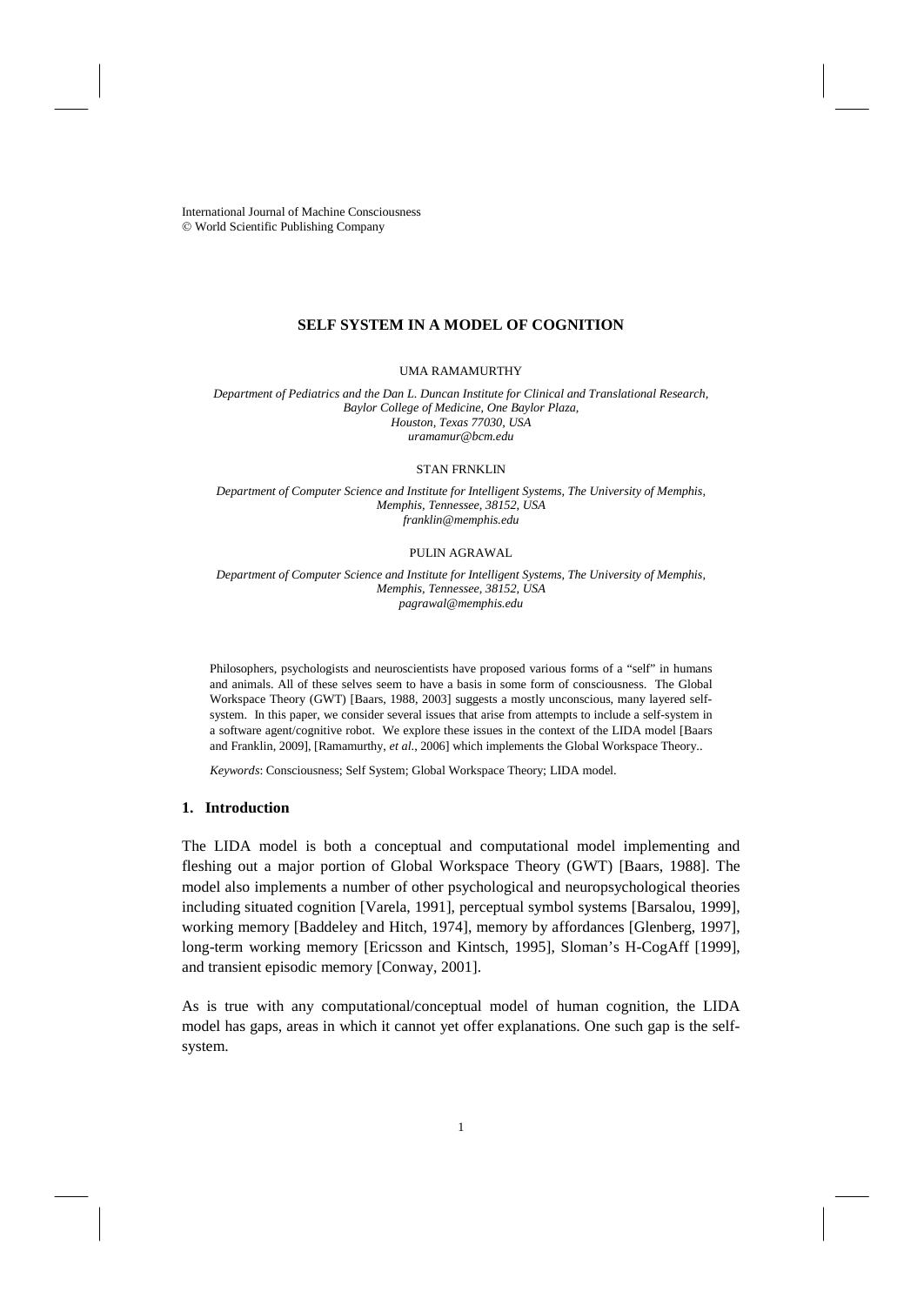Baars [1988] sees the self as an unconscious executive that receives conscious input and controls voluntary actions. There is a direct connection between self and consciousness If one damages the self-system of a human, then conscious contents may also disappear. Recall also, that in people with split brains, the dissociated executive loses access to the conscious contents of the other executive [Baars, 1988], [Baars, *et al*., 2003]. Our goal is to implement a self-system in the LIDA model that is in tune with GWT, while attempting to understand how the self system works in humans/animals.

### **2. Self System**

In the spirit of GWT, a self-system in an autonomous agent may be constituted by three major components namely, the Proto-Self, the Minimal (Core) Self and the Extended Self as shown in Figure 1.



**Figure 1. The Self System for LIDA**

Neuroscientist Antonio Damasio conceived of a proto-self as a short-term collection of neural patterns of activity representing the current physical state of the organism [1999]. This proto-self receives neural and hormonal signals from visceral changes.

The minimal or core self is attributed to many animals by biologists, philosophers and neuroscientists [Bekoff and Sherman, 2004], [Damasio, 1999], [Gallagher, 2000], [Goodale and Milner, 2004]. The core consciousness is continually regenerated in a series of pulses (one in each of LIDA's cognitive cycles [Franklin and Ramamurthy, 2006]), which blend together to give rise to a continuous stream of consciousness. The minimal or core self is partitioned into the self-as-agent (the acting self), the self-as-experiencer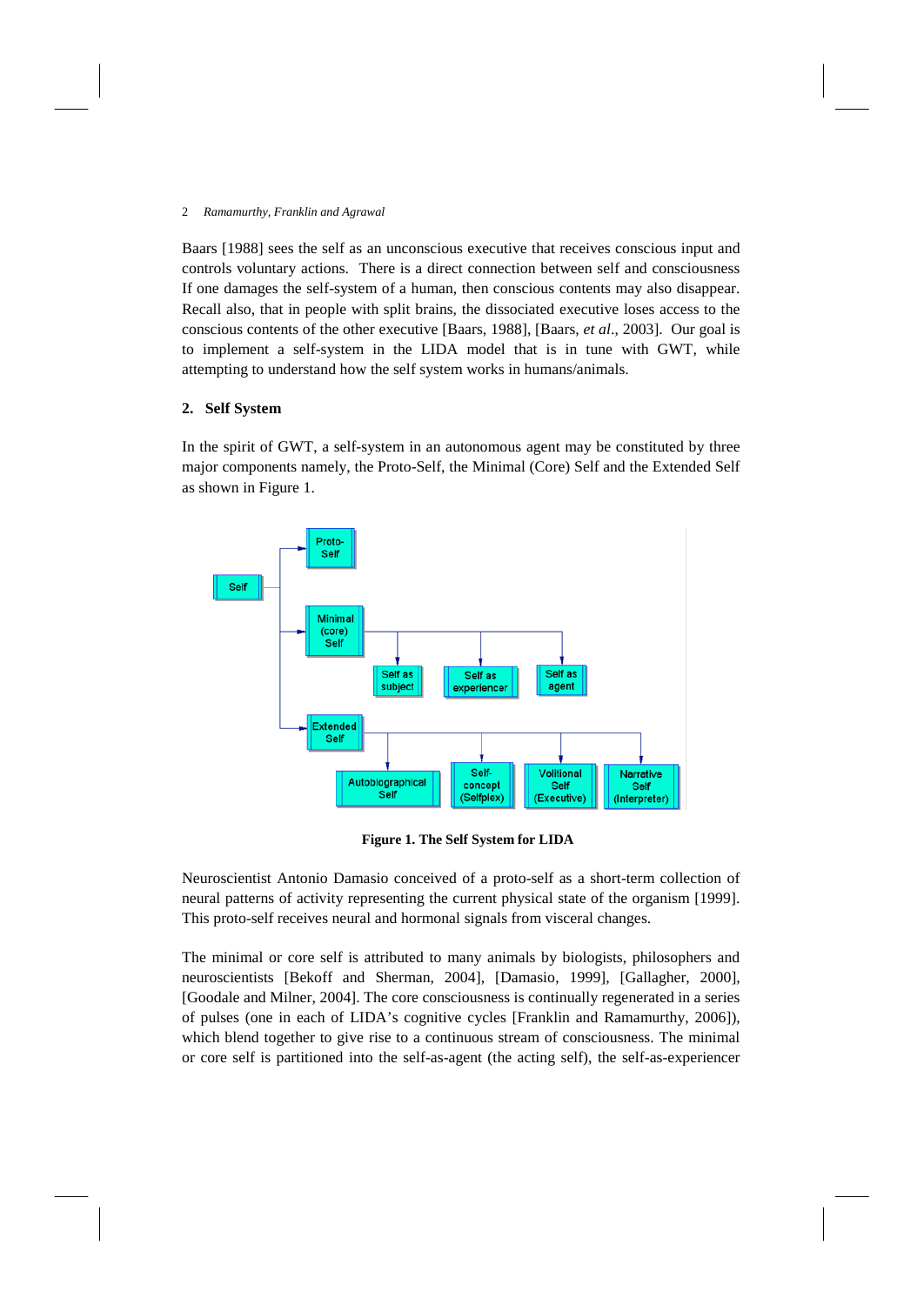(the experiencing self) and the self-as-subject (the self that can be acted upon by other entities in the environment).

The extended self consists of the autobiographical self, the self-concept, the volitional or executive self, and the narrative self. This extended self is ascribed to humans and, possibly, to higher animals. The autobiographical self develops directly from episodic memory [Baddeley, *et al*., 2001], [Franklin, *et al*., 2005]. The self concept, also referred to as the self context [Baars, 1988] or the selfplex [Blackmore, 1999], consists of enduring self beliefs and intentions, particularly those relating to personal identity and properties. The volitional self provides executive function [Baars, 1988]. Finally, the narrative self is able to report, sometimes equivocally, contradictorily or self-deceptively, on actions, intentions, etc., [Gazzaniga, 1998].

# **3. LIDA Model**

The LIDA computational architecture, derived from the LIDA cognitive model, employs several modules that are designed using computational mechanisms drawn from the "new AI." These include variants of the Copycat Architecture [Hofstadter and Mitchell, 1995; Marshall, 2002], Sparse Distributed Memory [Kanerva, 1988], the Schema Mechanism [Drescher, 1991], [Chaput, *et al*., 2003], the Behavior Net [Maes, 1989], and the Subsumption Architecture [Brooks, 1991]. As the architecture implements GWT, the various modules in this system have processors executing and accomplishing small, simple and more complex tasks. These processors are often represented by codelets, which are small pieces of code that accomplish one specific task. The LIDA model has been detailed in several publications [Franklin, *et al*., 2007; Baars and Franklin, 2009; Ramamurthy, *et al*., 2006].

LIDA's processing can be viewed as consisting of a continual iteration of Cognitive Cycles [Franklin and Ramamurthy, 2006; Baars and Franklin, 2009; Madl *et al*., 2011]. Each cycle is composed of units of understanding, attending and acting. During each cognitive cycle a LIDA-based agent first makes sense of (understands) its current situation as best as it can by updating its representation of its world, both external and internal. By a competitive process, as specified by Global Workspace Theory, it then decides what portion of the represented situation is most in need of attention. Broadcasting this portion, the current contents of consciousness, enables the agent to finally choose an appropriate action, which it then executes. Thus, the LIDA cognitive cycle can be subdivided into three phases, the understanding phase, the consciousness (attending) phase, and the action selection phase.

Beginning the understanding phase, incoming stimuli activate low-level feature detectors in Sensory Memory. The output is sent to Perceptual Associative Memory where higherlevel feature detectors feed into representations of more abstract entities such as objects, categories, actions, events, etc. The resulting percept is sent to the (preconscious)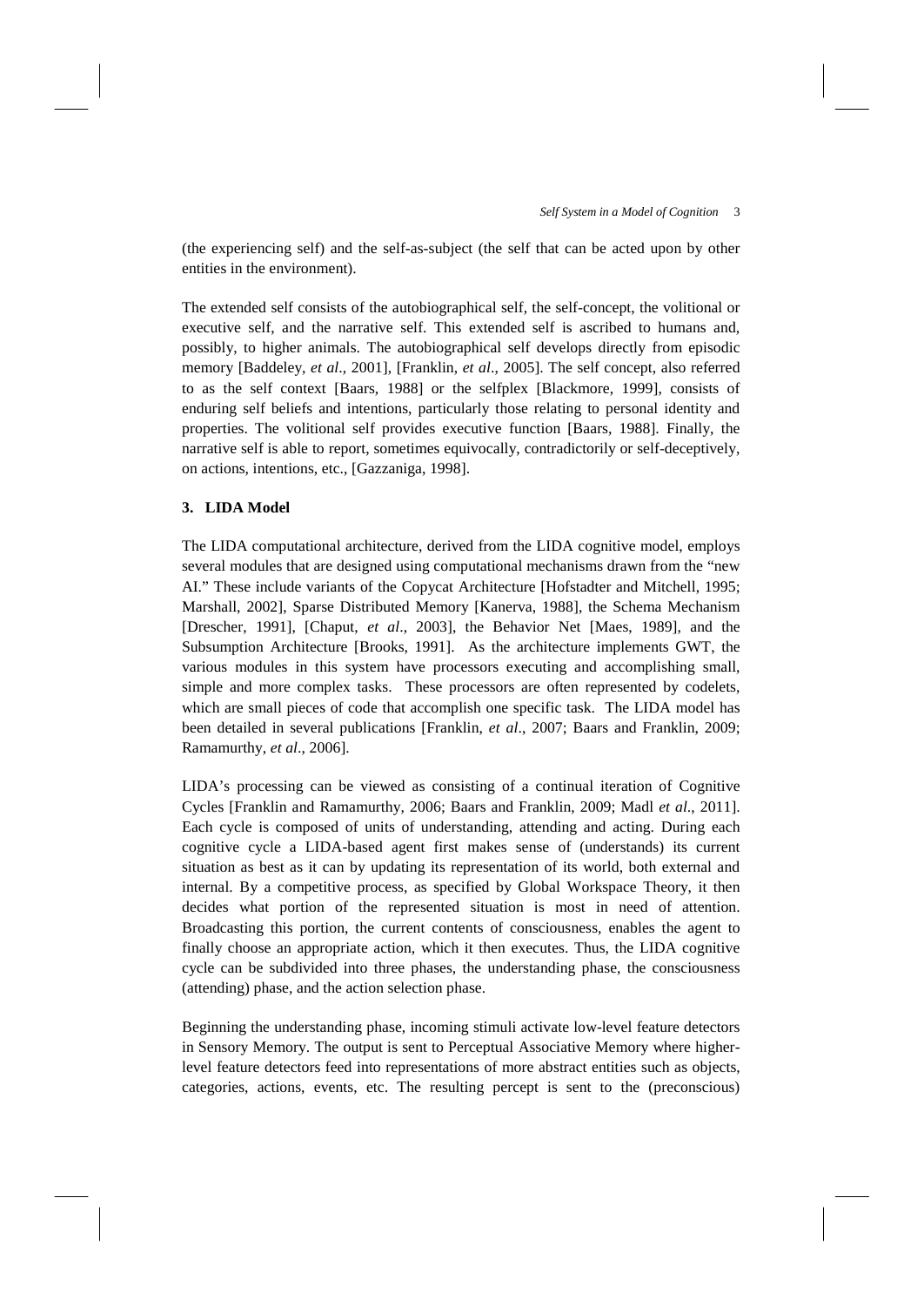Workspace where it cues both Transient Episodic Memory and Declarative Memory producing local associations. These local associations are combined with the percept to generate or update a current situational model, the agent's understanding of what's going on right now.

Attention Codelets begin the consciousness phase by forming coalitions of selected portions of the current situational model and moving them to the Global Workspace. A competition in the Global Workspace then selects the most salient coalition whose contents become the content of consciousness that is broadcast globally.

In the action selection phase of LIDA's cognitive cycle, relevant action schemes are recruited from Procedural Memory. A copy of each such is instantiated with its variables bound and sent to Action Selection, where it competes to provide the action selected for this cognitive cycle. The selected instantiated scheme triggers Sensory-Motor Memory to produce a suitable motor plan for the execution of the action. Its execution completes the cognitive cycle.

# **4. Implementing a Self System in LIDA**

In the context of the LIDA model briefly described in the previous section, let us consider how the various parts of a Self-System as seen in Figure 1 can be implemented in this model.

# **4.1.** *Implementing Proto-Self*

The Proto-Self for a software agent or cognitive robot can be viewed as the set of global and relevant parameters in the various modules of the autonomous agent. In LIDA, these are the parameters in the Behavior Net, the memory systems, and the underlying computer system's memory and operating system. These aspects, which constitute the Proto-Self, are already present in the LIDA model.

### **4.2.** *Implementing Minimal/Core Self*

All the three parts of Minimal Self can be implemented as sets of entities in the LIDA ontology [Franklin and Ferkin, 2006], that is, computationally as collections of nodes and links in LIDA's Perceptual Associative Memory (PAM).

One of the features of consciousness is subjectivity, the first person point of view. The self-as-agent accomplishes some aspects of such subjectivity.<sup>[1](#page-3-0)</sup> Self-as-agent was earlier thought to be implemented as the set of self-action nodes in PAM [Ramamurthy and

<span id="page-3-0"></span><sup>&</sup>lt;sup>1</sup> Subjective consciousness is often used synonymously with phenomenal consciousness. We are not doing so here. We make no claim for phenomenal consciousness in LIDA based agents.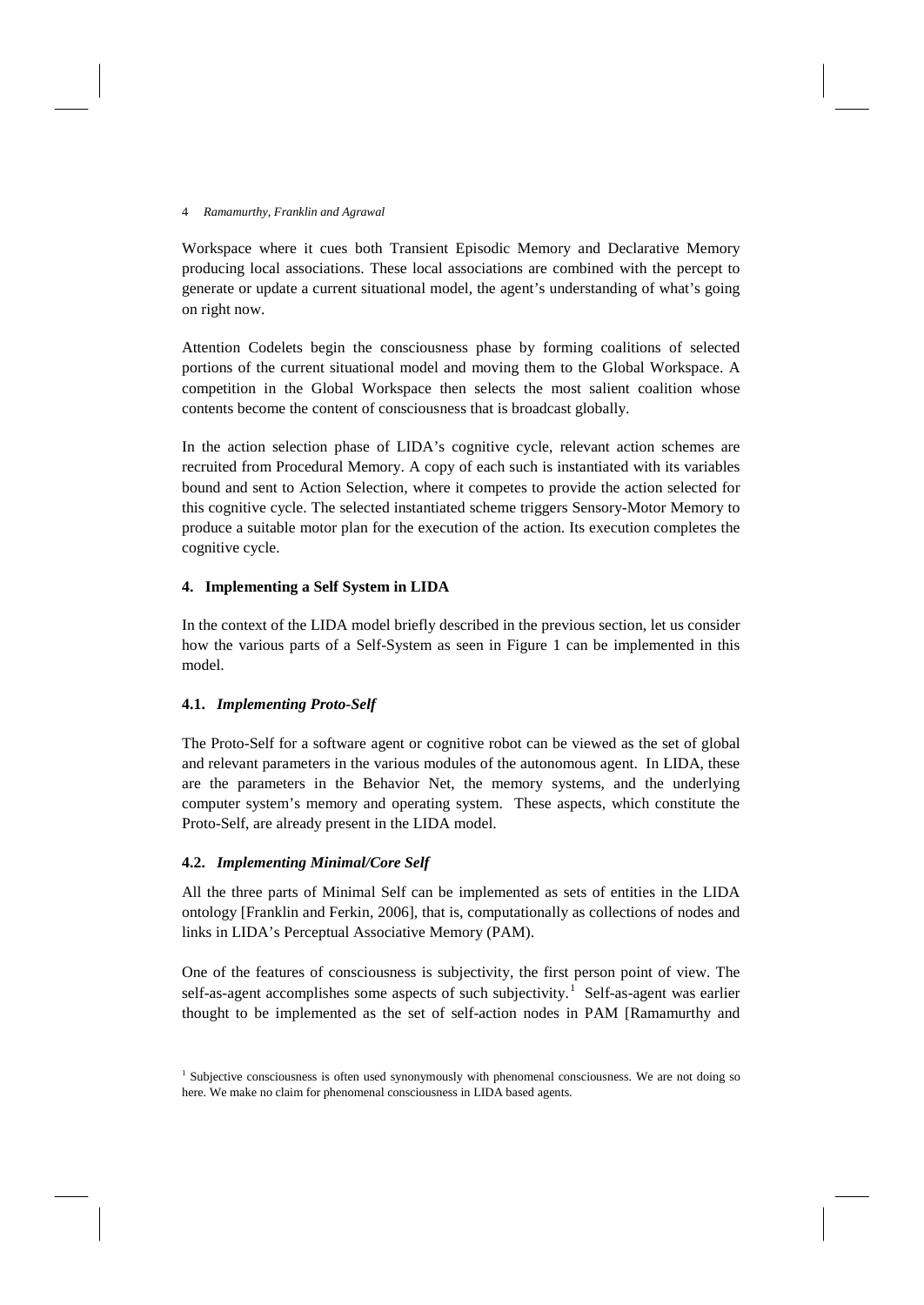Franklin, 2011], i.e., nodes representing actions by the agent such as lie-down, stand, rollover, walk, glance-left, etc. Having such action nodes in PAM would allow actions –

- to be part of structure building in LIDA's Workspace;
- to be included in cues to episodic memories;
- to come to consciousness;
- to be written to episodic memory as parts of events, and
- to be available for the creation of new schemes by the procedural learning mechanism.

This kind of implementation would give such actions first-class status among the ontological entities of the LIDA model. Self-as-agent would then be realized as the set of all self-action nodes in PAM.

Since the structure of representation of events in LIDA has changed [McCall, *et al*., 2010], there is a need to modify the previous conception of minimal self. LIDA now implements events in the form of an event node to which its various attributes are connected via thematic role links. Attributes may include agent, subject, action etc. as shown in Figure 2.



**Figure 2. Event Representation and Self-as-Agent**

Self-as-agent can now be implemented as follows. Consider a set consisting of a node, say N, and a thematic role link, say L, which links to an event node, say E (see Figure 2). The link L specifies agency in that event. The node N is the 'self' node. The self-as-agent will now be this 'Self' node together with the 'Agent' links connected to all event nodes. This modification will still keep the five characteristics of action-nodes, described above, intact.

Expectation codelets are a specific type of attention codelets that are produced with every action selected in LIDA. The expectation codelet attempts to bring to consciousness items in the Workspace that bear on the success of the given action achieving its expected result. Thus LIDA's expectation codelets will be part of the self-as-agent implementation.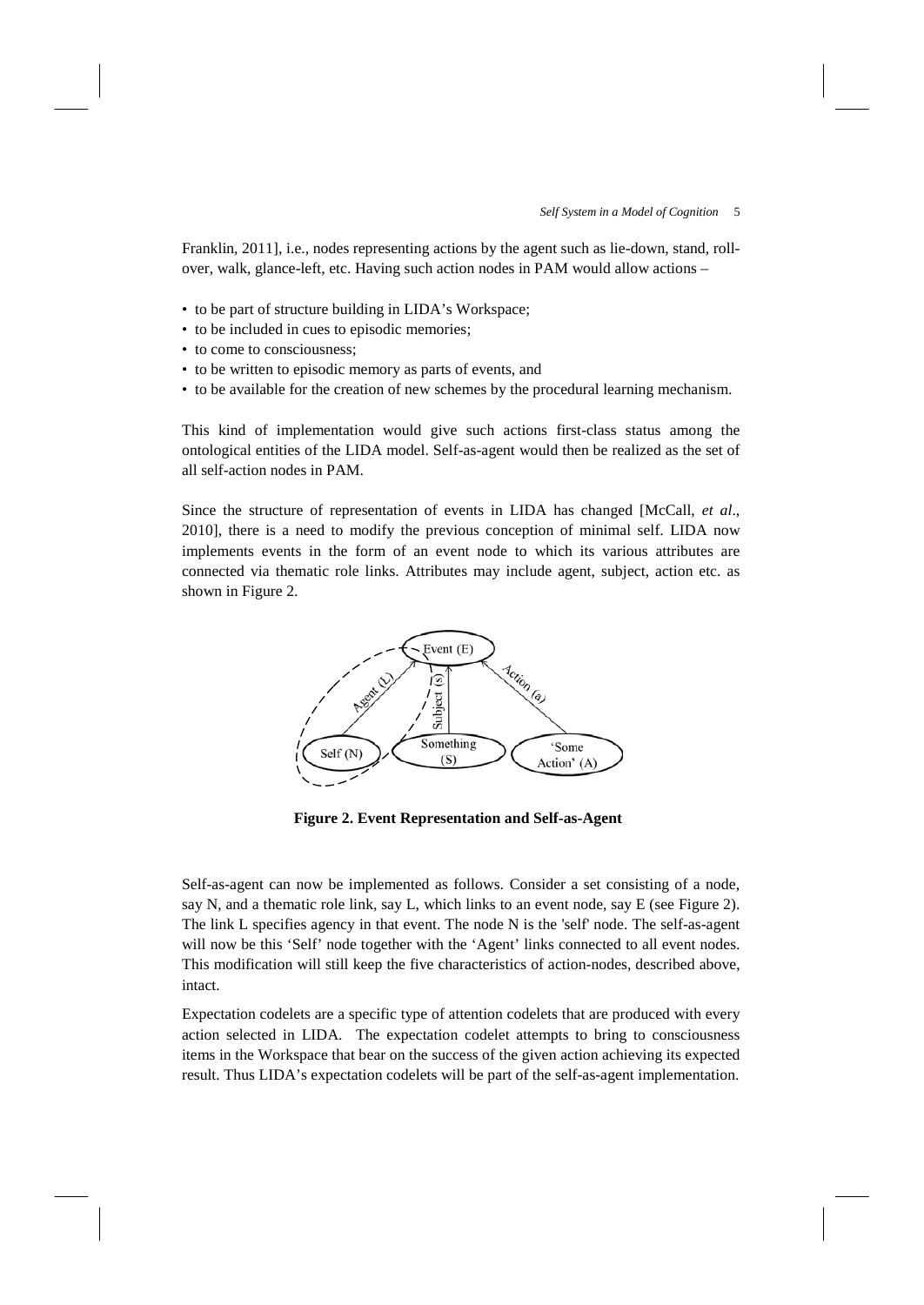Self-as-subject was earlier thought to be implemented as the set of acted-upon nodes in PAM [Ramamurthy and Franklin, 2011], i.e., nodes representing actions by other entities upon the agent such as being pushed, stroked, hugged, slapped, yelled-at, fallen-upon, etc.

Using the new representation of events, self-as-subject can be implemented as follows. Consider the 'self' node, say N and a thematic role link, say L, out of it, which links to an event node, say E (see Figure 3). The link L linking to the event node specifies the subject in that event. Now the self-as-subject is the 'Self' node along with all the 'Subject' links connected to all event nodes.



**Figure 3. Self-as-subject**

Self-as-experiencer might be thought of as being comprised of all of the rest of PAM, that is, of everything that can be recognized. Thus, the Minimal Self can be implemented simply from the existing modules in the LIDA model.

## **4.3.** *Implementing the Extended Self*

Here we consider the four parts of the Extended Self from Figure 1. The Autobiographical Self is the collection of episodic memories of events that one has about himself or herself, rather than only about others. These memories have to have come from consciousness. This is a requirement because the agent must have been conscious of these events for them to have become part of Autobiographical Self. In LIDA, the local associations from transient episodic memory and declarative memory come to the Workspace during every cognitive cycle. From there they may become part of a conscious broadcast A memory that has come from consciousness requires a verifiable report (of that memory coming to consciousness). Not all of them may be operationally verifiable.

The Selfplex consists of personal beliefs and intentions. In the LIDA model, the agent's beliefs are in semantic memory. Intentions are represented in LIDA by event structures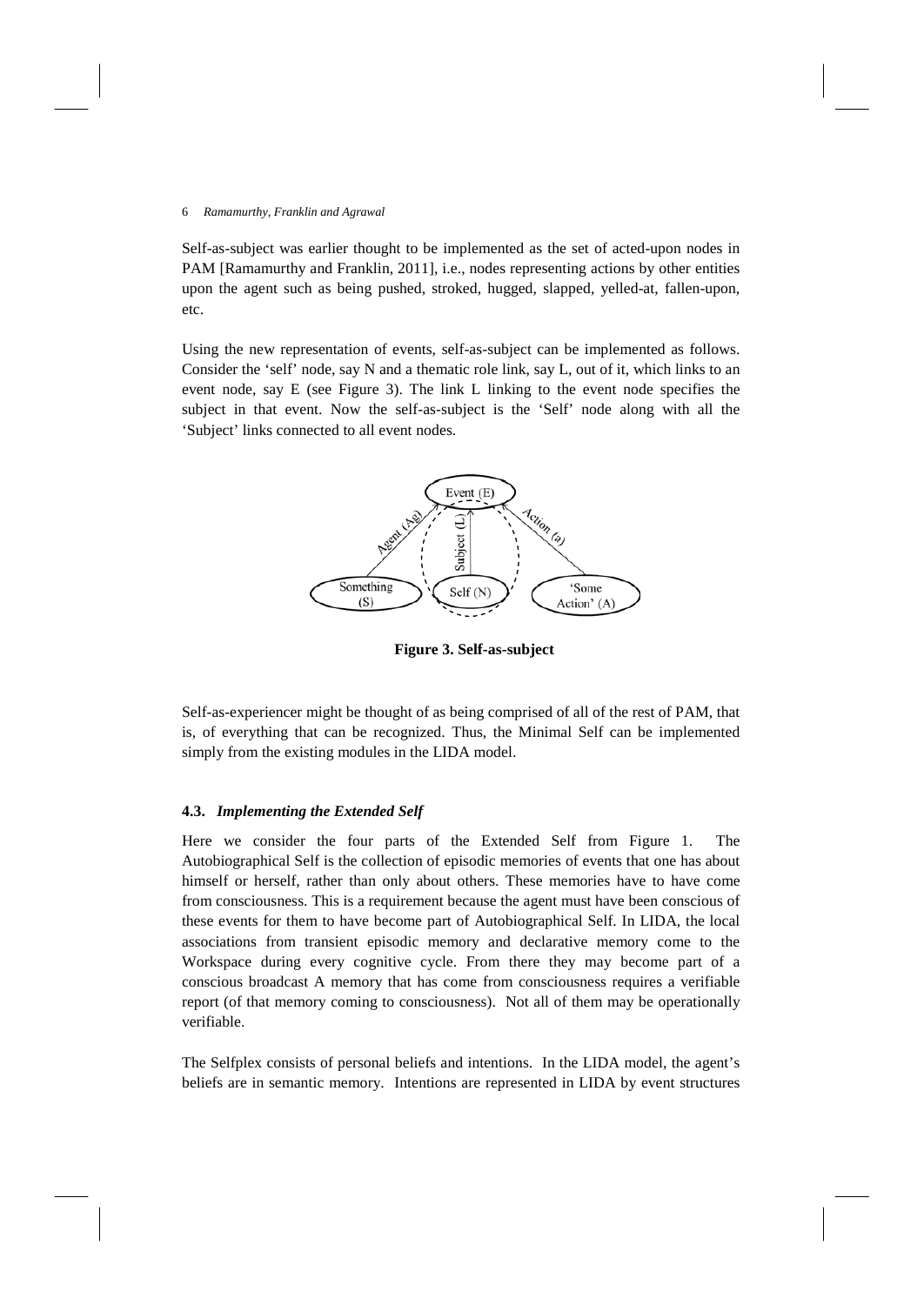in the Workspace that are tagged as intentions. Such intention (goal) structures are produced by volitional decision making. We also speak of the expected result of each selected behavior as being the LIDA agent's current goal or intention. Each such behavior selection also produces an intention codelet, a variety of attention codelet that looks for any opportunity to bring information concerning the goal to the Global Workspace.

Action that is taken volitionally, that is, as the result of conscious deliberation, is an instance of action by the Volitional Self. Deliberate actions, requiring multiple cognitive cycles, occur in LIDA and are represented as behavior streams. Deliberative acts have to be conscious, in the sense that the process of deliberation has to be conscious before the act itself. Thus LIDA has a volitional self.

Actions that are affected by the Narrative Self convey something meaningful about the agent. These actions are characterized by presence of personal pronouns in self-reports generated by the agent. These pronouns may appear explicitly or may be implied. First, a LIDA-based agent has to understand such self-report requests. This can occur in LIDA's Workspace. Then the agent has to generate the reports based on its understanding of such requests. The LIDA model can in principle accomplish this with existing modules. A LIDA-based agent must have motivations to report on itself and to enjoy responding to such queries about itself, implemented with feeling nodes in PAM. The agent has to become conscious of such a request, by means of attention codelets specifically built for such a task. We need reporting behavior streams in Procedural Memory that can generate reports from the contents of consciousness.

Effectively, the LIDA model provides for the basic blocks with which to implement the various parts of a multi-layered self system as hypothesized in GWT. There are several interesting issues that such an implementation would bring up at which we will look in the following discussion section.

#### **5. Discussion**

The main goal of our research work is to understand how minds work. Implementing a self system in the LIDA model provides a better and more complete understanding of cognition and of Global Workspace Theory.

We see that the Proto-Self is already part of the LIDA model; it is not built as a separate module/structure. This may be the case with most cognitive software agents/cognitive robots. The very nature of these systems requires global parameters for the functioning of these agents, thus affecting the state of the software agent or robot.

In contrast, the Minimal/Core Self and the Extended Self need to be implemented in the LIDA model. While the Minimal Self can be easily accommodated in the LIDA model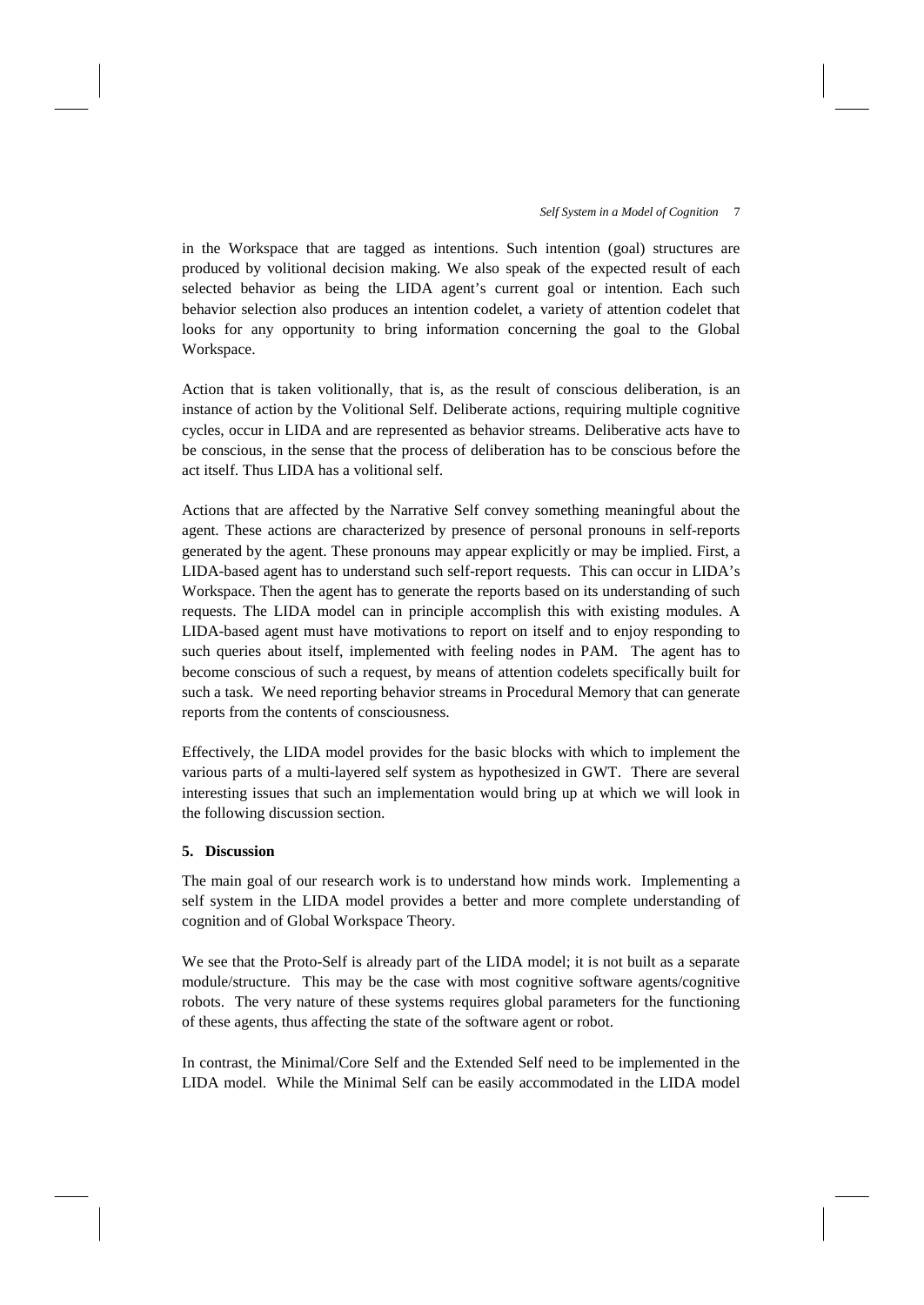with the existing modules, the Extended Self requires new structures to be added. Implementing the various pieces of the self system would take us one step closer to a comprehensive model of cognition.

An autonomous agent / cognitive robot based on the LIDA model that also has a self system might be suspected of becoming close to being pbenomenally conscious for several reasons. First, such an agent/robot would be functionally conscious [Franklin, 2003]. Further, it could be made to fulfil the coherent, stable perceptual world condition [Merker, 2005; Franklin, 2005]. We claim that such an agent/robot will take us one step closer to realizing phenomenal consciousness in these cognitive models.

Today researchers at the Brain Mind Institute at EPFL are using virtual reality and brain imaging to understand how the human body is represented in the brain and how this affects the conscious mind [2011]. The self system is directly linked to consciousness and, as we implement models of machine consciousness, it is imperative that we include the self system in these models.

### **References**

- Baars, Bernard J. [1988] *A cognitive theory of consciousness*. Cambridge: Cambridge University Press.
- Baars, B.J. [1997] *In the Theater of Consciousness: The Workspace of the Mind*. NY: Oxford University Press.
- Baars, B J. [2003] How brain reveals mind: Neural studies support the fundamental role of conscious experience. Journal of Consciousness Studies 10: 100–114.
- Baars, Bernard J and Stan Franklin [2003] How conscious experience and working memory interact. Trends in Cognitive Science 7: 166–172.
- Baars, B J, T Ramsoy, and S Laureys [2003] Brain, conscious experience and the observing self. Trends Neurosci. 26: 671–675.
- Baars, Bernard J and Stan Franklin [2009] Consciousness is Computational: The LIDA model of global workspace theory. International Journal of Machine Consciousness, Vol 1, Issue 1, pp. 23-32.
- Baddeley AD, Hitch GJ [1974] Working memory. In Bower GA (Ed), *The Psychology of Learning and Motivation*. New York: Academic Press, pp 47–89.
- Baddeley, Alan, Martin Conway, and John Aggleto [2001] *Episodic memory*. Oxford: Oxford University Press.
- Barsalou, L. W. [1999] Perceptual symbol systems. Behavioral and Brain Sciences, 22, 577–660.
- Bekoff , M., and P. W. Sherman [2004] Reflections on animal selves. Trends in Ecology and Evolution 19: 176-180.
- Blackmore, Susan [1999] *The meme machine*. Oxford: Oxford University Press.
- Brooks RA. [1991] How to build complete creatures rather than isolated cognitive simulators. In VanLehn K (ed), *Architectures for Intelligence*. Hillsdale, NJ: Lawrence Erlbaum Associates, pp 225–239.
- Chaput, Harold H., Benjamin Kuipers, and Risto Miikkulainen [2003] Constructivist learning: A neural implementation of the schema mechanism. In Proceedings of WSOM '03: Workshop for Self-Organizing Maps. Kitakyushu, Japan.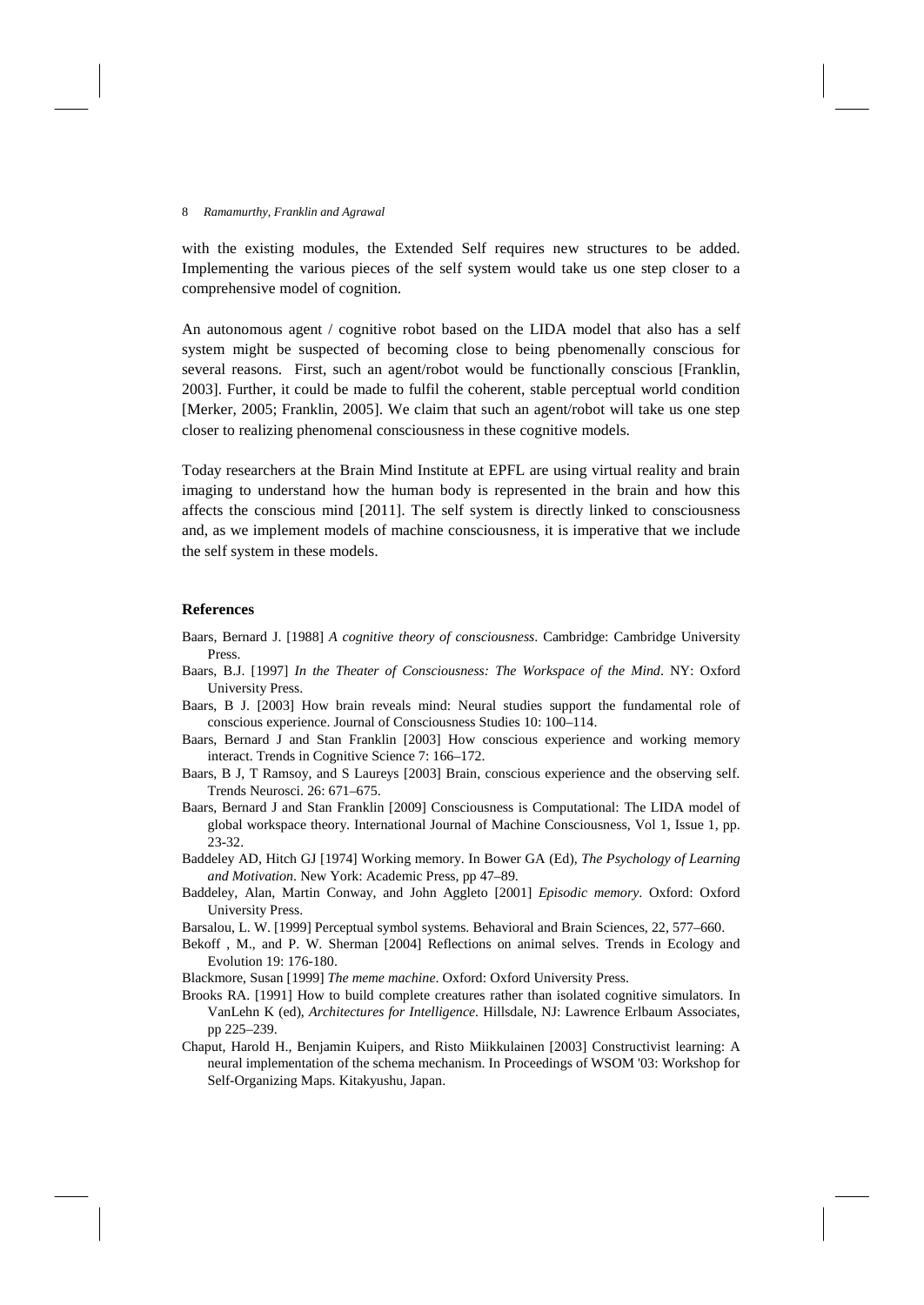- Conway, M. A. [2001] Sensory-perceptual episodic memory and its context: Autobiographical memory. In A. Baddeley, M. Conway, & J. Aggleton (Eds.), *Episodic memory*. Oxford: Oxford University Press.
- Damasio, Antonio R [1999] *The feeling of what happens*. New York: Harcourt Brace.
- Drescher, Gary L. [1991] *Made-up minds: A constructivist approach to artificial intelligence*. Cambridge, MA: MIT Press.
- Ericsson KA, Kintsch W. [1995] Long-term working memory. Psychological Review 102: 211– 245.

Franklin, S. [2003] IDA: A Conscious Artifact? Journal of Consciousness Studies, 10, 47–66.

- Franklin, S. [2005] Evolutionary Pressures and a Stable World for Animals and Robots: A Commentary on Merker. Consciousness and Cognition, 14, 115–118.
- Franklin, S, B J Baars, U Ramamurthy, and Matthew Ventura [2005] The role of consciousness in memory. Brains, Minds and Media 1: 1–38.
- Franklin, S. and Ramamurthy U [2006] Motivations, Values and Emotions: 3 sides of the same coin. Proceedings of the Sixth International Workshop on Epigenetic Robotics, Paris, France, September 2006, Lund University Cognitive Studies, 128; p. 41-48.
- Franklin, S., & Ferkin, Michael H. [2006]. An Ontology for Comparative Cognition: a Functional Approach. Comparative Cognition & Behavior Reviews, 1, 36–52.
- Stan Franklin, Uma Ramamurthy, Sidney K. D'Mello, Lee McCauley, Aregahegn Negatu, Rodrigo Silva L., and Vivek Datla [2007] LIDA: A Computational Model of Global Workspace Theory and Developmental Learning, AAAI 2007 Fall Symposium - AI and Consciousness: Theoretical Foundations and Current Approaches.
- Gallagher, Shaun [2000] Philosophical conceptions of the self: Implications for cognitive science. Trends in Cognitive Science 4: 14–21.
- Gazzaniga, Michael S. [1998] *The mind's past*. Berkeley: University of California Press.
- Glenberg AM. [1997] What memory is for. Behavioral and Brain Sciences 20:1–19.
- Goodale, M. A., and D. Milner [2004] *Sight Unseen*. Oxford: Oxford University Press.
- Hofstadter DR, Mitchell M. [1995] The Copycat Project: A model of mental fluidity and analogymaking. In Holyoak K.J., and Barnden J. (eds), Advances in connectionist and neural computation theory, Vol. 2: logical connections. Norwood N.J.: Ablex, pp 205–267.
- Kanerva P [1988] *Sparse Distributed Memory*. Cambridge MA: The MIT Press.
- Madl, T., Baars, B. J., & Franklin, S. [2011]. The Timing of the Cognitive Cycle. PLoS ONE, 6(4), e14803. doi: 10.1371/journal.pone.0014803
- Maes, P. [1989] How to do the right thing. Connection Science 1: 291–323.
- Marshall, J. [2002] Metacat: A self-watching cognitive architecture for analogy-making. In 24th Annual Conference of the Cognitive Science Society:631-636.
- McCall, R., Franklin, S., & Friedlander, D. [2010]. Grounded Event-Based and Modal Representations for Objects, Relations, Beliefs, Etc. Paper presented at the FLAIRS-23, Daytona Beach, FL.
- Merker, Bjorn. [2005] The liabilities of mobility: A selection pressure for the transition to consciousness in animal evolution. Consciousness and Cognition 14: 89–114.
- Seth, A K, B J Baars, and D B Edelman [2005] Criteria for consciousness in humans and other mammals. Consciousness and Cognition 14: 119–139.
- Shanahan, M P. [2006] A cognitive architecture that combines internal simulation with a global workspace. Consciousness and Cognition 15: 433-449.
- Sloman A. [1999] What Sort of Architecture is Required for a Human-like Agent? In Wooldridge M, Rao AS (eds), Foundations of Rational Agency. Dordrecht, Netherlands: Kluwer Academic Publishers, pp 35–52.
- Strawson, G. [1999] The self and the sesmet. In *Models of the Self*, ed. Shaun Gallagher and J Shear:483–518. Charlottesville, VA: Imprint Academic.